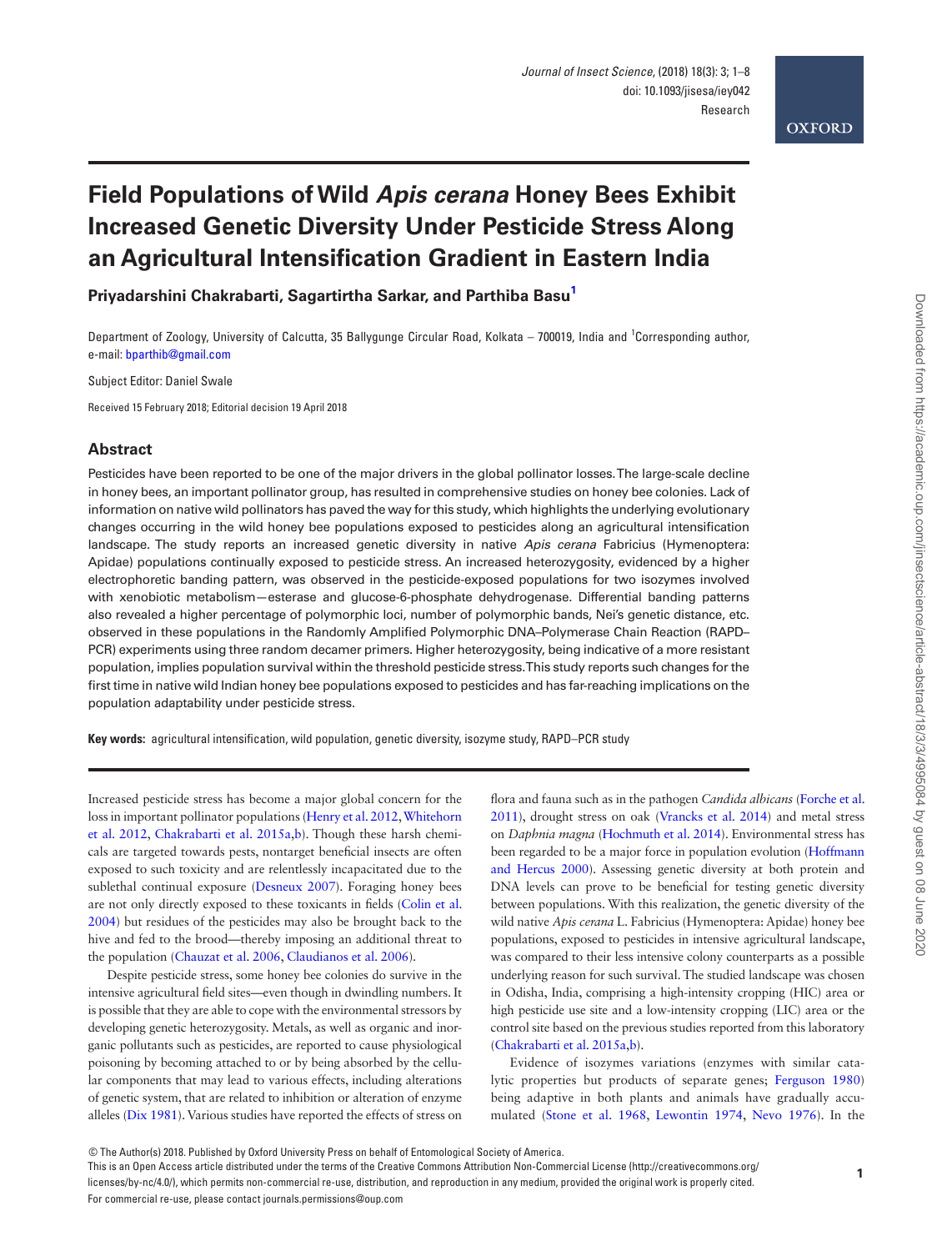electrophoretic system, lack of dominance at the protein phenotypic level (i.e., genotype is equal to phenotype), makes it an appropriate system for identifying all the homo and heterozygous gene products in the population [\(Ferguson 1980](#page-6-11)). Successful isozyme studies have been previously done on honey bees [\(Del Lama et al. 1988](#page-6-12), [Kandemir and Kence 1995](#page-7-5)) but only with respect to determining the interspecific variations. Enzyme polymorphism in honey bees has been functional in various developmental studies, population genetics studies and in honey bee classification ([Hamrick 1989\)](#page-6-13).

Different methods of DNA analyses have been fractionally studied to clarify the race characteristics of the local honey bees ([Ivanova](#page-7-6) [et al. 1998](#page-7-6), [Ivanova et al. 2010\)](#page-7-7). For ecologists, estimation of genetic diversity and gene flow between species is assisted by studies on DNA markers which essentially provide the supportive information ([Speight et al. 2005](#page-7-8), [Yogesh and Khan 2014](#page-7-9)). A greater level of polymorphism may be obtained by using DNA markers than by protein markers ([Richardson et al. 1986](#page-7-10)). Randomly Amplified Polymorphic DNA (RAPD) markers can be a very efficient tool for checking genetic diversity among populations because they produce multiple bands fragments ([Williams et al. 1993](#page-7-11)).

Drones in the honey bee colony exhibit a haploid chromosome set of 16 whereas the queen and workers (sterile females) contain a diploid chromosome set of 32 [\(Petrunkewitsch 1901](#page-7-12)) and a total size of about 180 megabase pairs [\(Jordan and Brosemer 1974](#page-7-13)). The haplo–diploid nature of honey bees facilitates RAPD analyses [\(Hunt](#page-6-14) [and Page 1992](#page-6-14)). Numerous reports have previously cited differences in honey bees based on RAPD studies [\(Suazo et al. 1998,](#page-7-14) [El-Bermawy](#page-6-15) [et al. 2012](#page-6-15), [Yogesh and Khan 2014\)](#page-7-9). However, meager studies on the genetic diversity of stress imposed populations and large information gap on the responses of native wild pollinators ([Osborne 2012](#page-7-15), [Chakrabarti et al. 2015a](#page-6-2)) have paved the way for this study.

It was thus hypothesized that wild populations of pesticide-exposed native *A. cerana* honey bees will show a greater heterozygosity both at protein and DNA levels compared to the wild populations of the same surviving in less intensive/ pesticide-free zones. At the physiological level, heterozygotes are favored especially because energy demands needed to adapt to stress are high [\(Parsons 1996](#page-7-16)). Hence, the present study aims to look at the possible adaptive mechanism at play in these populations that are trying to survive under such pesticide imposed stress.

## **Material and Methods**

#### Study Sites

Study sites and honey bee sampling protocols to check the genetic diversity in *A. cerana* populations, exposed to pesticides at DNA and protein levels, are based on the previous studies ([Chakrabarti](#page-6-1) [et al. 2015a](#page-6-1)[,b\)](#page-6-2). The field sites were chosen based on extensive farmer surveys, pesticide residue analyses results from soil and honey bee bodies, mean cropping intensity values of the agricultural plots and mapping the land use/ land coverage of the agricultural intensification plots as has been previously reported ([Chakrabarti et al.](#page-6-1) [2015a](#page-6-1)[,b\)](#page-6-2). Two field sites were chosen, in the Indian state of Odisha, based on the degree of agricultural intensification—control or the LIC site and pesticide use or HIC site. Each HIC and LIC site comprised of three nodes (sampling locations) that were approximately 2 km apart from each other. As endosulfan was a major pesticide used in the state, the nodes reporting soil pesticide residue values for endosulfan ≥30 ppm were considered part of the HIC site. Use of more than three types of pesticides, and at quantities ≥10 ml of pesticides per 10 liters water, defined our selected HIC site. Adjacent areas of the Kuldiha Wildlife Sanctuary were chosen as the LIC site, where farming is usually restricted to subsistence home gardens and cropping is restricted to only rainy season. HIC area is predominantly the large-scale vegetable production hub in the state. When studying the landscape maps, an area of ≥1.5 square kilometers for agriculture, was considered a threshold for a node being designated as part of the HIC site. The honey bee colonies were present in the study sites for at least 1 yr prior to their sampling in January 2015.

# Isozyme Studies to Determine Honey Bee Population Heterozygosity at Protein Level

Before checking the variations in between the control (LIC) and pesticide-exposed (HIC) honey bee populations from field sites, 10 random individuals from each of the three colonies from each site were checked for banding patterns. It was observed that for a particular site, all three colonies showed a similar banding pattern. However, the banding pattern differed between the LIC and HIC sites for each of the isozymes. One hundred individual honey bees each from LIC and HIC sites were used in the isozyme studies. α-esterase and glucose-6-phosphate dehydrogenase (G6PD) polymorphism was checked in natural populations of *A. cerana* honey bees.

## Protein Preparation

Protein was extracted from the whole honey bee bodies. The individual honey bees were homogenized using a Dounce homogenizer (Sigma, United States) in 0.5 (M) Tris-HCl buffer. The homogenate was centrifuged for 15 min at 15,000 rpm at 4°C and the supernatant was collected for electrophoresis. Protein was extracted and isozymes were separated in native polyacrylamide gel electrophoresis as described by [Karmakar et al. \(2008\)](#page-7-17). 7.5 and 5.5% gels were prepared for α-esterase and G6PD, respectively. Gels were stained for α-esterase and G6PD based on the protocols by [Brewer and Singh](#page-6-16) [\(1970\).](#page-6-16) Immediately after visualization the bands were washed in distilled water and photographed by Gel Documentation XR system and Quantity One software version 4.6.3 (Hercules, Bio-Rad, CA, USA).

# Staining Protocol

The staining was done following the protocols of [Brewer and Singh](#page-6-16) [\(1970\)](#page-6-16) with slight modification.

## α-Esterase

After completion of the electrophoresis, the gel was incubated in sodium phosphate buffer solution at room temperature, after which, α-naphthyl acetate, dissolved in acetone, was added to the gel in dark. Fast Blue RR salt was next added to the gel and the gel was constantly shaken in dark until dark brown to reddish brown colored bands of α-esterase was visible.

## Glucose-6-Phosphate Dehydrogenase

20 mg of glucose-6-phosphate sodium salt, 10 mg of NADP and 2 ml of 0.5 (M)  $MgCl<sub>2</sub>$ .6H<sub>2</sub>O were dissolved in 10 ml of 0.2 M Tris-HCl buffer (pH 8.0). Before staining, 50 mg Nitrotetrazolium blue, 50 mg Thiazolyl blue and 5 mg Phenazine methosulfate were added to it. The gel was incubated in this solution for at least 15 to 30 min in dark until blue bands of G6PD appeared.

#### Calculation of the Heterozygosity Index

The heterozygosity index was calculated based on the Hardy– Weinberg Equilibrium Theory [\(Karmakar et al. 2008\)](#page-7-17). The slow-migrating allele was considered as p and the faster moving allele was considered as q. The frequency of slower allele was calculated by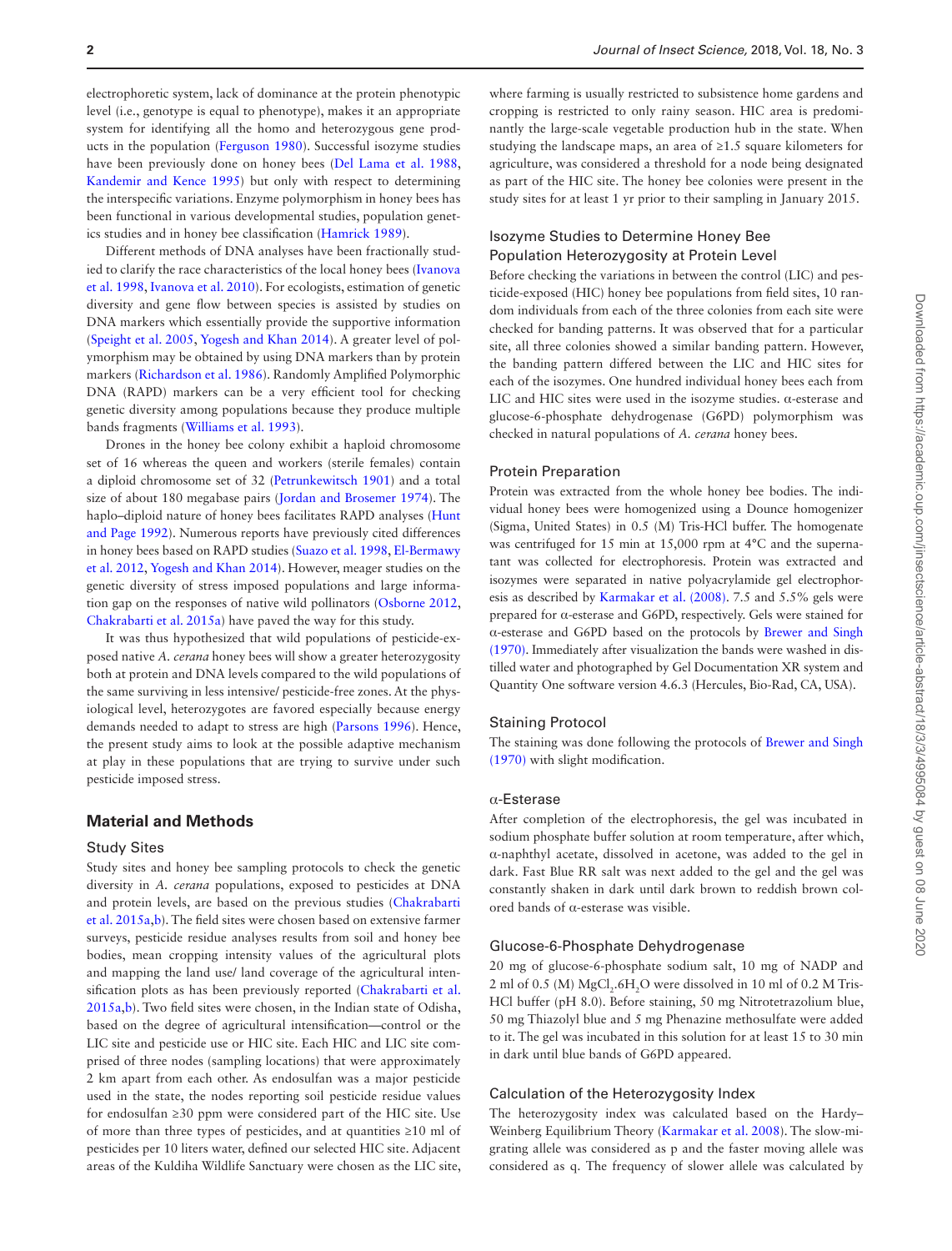the formula  $f(p) = (2 * H_o + H_e) / 2 * N$  and the frequency of faster allele was deduced by the formula  $f(q) = (2 * H_o + H_e) / 2 * N$ . The heterozygosity index was assessed by the formula  $H = 1 - (p^2 + q^2)$ . In each,  $H_{\circ}$  = number of homozygotes,  $H_{\rm e}$  = number of heterozygotes and  $N =$  total number of individuals.

# Genetic Diversity of the Natural Honey Bee Populations at DNA Level Studied by Randomly Amplified Polymorphic DNA–Polymerase Chain Reaction (RAPD–PCR)

Like isozyme experiments, 10 random individuals from each of the three colonies from each site were checked for banding patterns before their comparative bands were checked by RAPD–PCR analyses based on the presence or absence of the amplified products.

# DNA Isolation and Estimation From the Individual Honey Bees

DNA was extracted based on the method by [Sambrook et al. \(1989\)](#page-7-18). The lysis buffer used was composed of 10 mM Tris (pH 8.0), 1 mM EDTA, 0.1 (M) NaCl, and 0.5 % SDS. The DNA concentration was quantitated at 260 nm using Shimadzu UV-1700 UV–VIS spectrophotometer.

#### PCRs Using RAPD Primers

For RAPD analysis, ten 10-*mer* random DNA oligonucleotide primers (IDT, San Diego, CA) of arbitrary sequences ([Suazo et al. 1998](#page-7-14), [Yogesh and Khan 2014\)](#page-7-9) were independently used in PCR reactions as described by [Williams et al. \(1990\)](#page-7-19) of which three primers (Primers 1, 2 and 3) showed amplified products. Sequences of these primers are listed in [Table 1.](#page-2-0)

Each 25 µl PCR reaction mix contained 250 ng DNA, 4 mM each of dATP, dCTP, dTTP and dGTP, 100 pico moles of primer, 1 unit of Taq DNA polymerase and 1× PCR buffer (10 mM Tris-HCl pH 8.3, 50 mM KCl, 2 mM  $MgCl<sub>2</sub>$  and 0.001% gelatine). Amplifications were performed based on the protocols of [El-Bermawy et al. \(2012\)](#page-6-15) in Eppendorf thermocycler (Eppendorf AG 6321, Hamburg, Germany) for 40 cycles of 30 s denaturation at 94°C, annealing at 21°C for 2 min and elongation of the complementary strand of the template DNA at 72°C for 3 min. One cycle of heating was given initially for 5 min at 94°C and one final cycle was given at 72°C for 15 min.

#### Gel Electrophoresis

1× Tris-Boric acid- EDTA buffer (TBE) was used for electrophoresis. A volume of 12 μl of the RAPD products were electrophoresed in 1.2% agarose gel stained with ethidium bromide (1% w/v) and

<span id="page-2-0"></span>**Table 1.** The decamer primers used for RAPD studies in honey bees

| Primer number  | Primer sequence   |  |  |
|----------------|-------------------|--|--|
|                | <b>CTTACGTCAC</b> |  |  |
| $\mathfrak{D}$ | CGGTTAGACG        |  |  |
| 3              | <b>CCCAACACAC</b> |  |  |
|                | <b>CGTTACATCC</b> |  |  |
|                | <b>CCCAACATCC</b> |  |  |
| 6              | <b>CTTACAGACG</b> |  |  |
|                | <b>CCTGAGGTCA</b> |  |  |
| 8              | <b>CAATGCCTTA</b> |  |  |
| 9              | AATTGCAGGC        |  |  |
| 10             | <b>CCTGAGGCAG</b> |  |  |

run was performed at 100 V by LKB Pharmacia power supply for about 60 min. The bands were visualized on UV trans-illuminator (Bio-Rad) and photographed by Gel Documentation XR system and Quantity One software version 4.6.3 (Bio-Rad).

## Scoring of RAPD bands

For all three colonies in any particular site, the individuals showed a similar banding pattern which differed from the banding pattern of the individuals from the other site. The bands were marked as '1' or '0' indicating presence or absence of the band. The band intensity was not taken into consideration. The band sharing between the wild populations of HIC and LIC *A. cerana* honey bees were estimated. The dissimilarity index of the populations was calculated as the mean of all pair wise comparison of the banding pattern in the honey bees [\(Nei and Li 1979](#page-7-20), [Wetton et al. 1987,](#page-7-21) [Kuhnlein et al.](#page-7-22) [1989\)](#page-7-22) by the formula  $S = 2 N_{AP}$  ÷  $(N_A + N_B)$  where,  $S =$  similarity index;  $N_{AB}$  = number of bands shared by A (HIC) and B (LIC) populations both;  $N_A$  = number of bands in population A (HIC);  $N<sub>B</sub>$  = number of bands in population B (LIC). The dissimilarity index (*D*) was estimated by the formula  $D = 1 - S$ .

Fifty individual honey bees from each study site were used in these studies and the data were collected and analyzed. Nei's genetic distance, percentage of polymorphic loci, number of polymorphic loci and Nei's overall genetic diversity, H, was tested by Popgen32 version 1.31 [\(Chen et al. 2013\)](#page-6-17) and GeneAlEx version 6.501 ([Teixeira et al. 2014](#page-7-23)) software.

# **Results**

# Population Heterozygosity at Protein Level in Wild *A. cerana* Honey Bees Exposed to Pesticides **Polymorphism of α-Esterase Enzyme**

A total of six zones were observed for the enzyme α-esterase ([Fig. 1A\)](#page-3-0). It was observed that zones I and II reflected heterozygosity in the HIC honey bees whereas, the honey bees from LIC, showed monomeric bands. Bands for zones III were observed to be monomeric for both the HIC and LIC honey bee individuals. Bands for zones IV, V, and VI were exclusively present in the HIC honey bees. HIC honey bees were showed a heterozygosity index of 0.5 each for zones I and II over the LIC honey bees. The overall population heterozygosity was observed to be 0.49 for α-esterase zone I and heterozygosity index of 0.375 for α-esterase zone II. The allele frequencies calculated for zone I and zone II are shown in [Table 2](#page-3-1) as calculated from the zymogram profiles of the electrophoretic pattern of esterase expression ([Fig. 1B](#page-3-0)). The slow alleles are indicated as 's' bands and the fast-moving alleles are indicated as 'f' bands for each locus. [Supplementary Fig. 1](http://academic.oup.com/jinsectscience/article-lookup/doi/10.1093/jisesa/iey042#supplementary-data) entails the detailed calculations of the heterozygosity index.

## **Polymorphism of Glucose-6-Phosphatase (G6PD) Enzyme**

Five zones were observed for G6PD [\(Fig. 2A](#page-3-2)). Zones I and II were observed to be monomeric for both LIC and HIC honey bees. Zone III was observed to be polymorphic in the HIC honey bees whereas, the LIC honey bees showed monomeric bands for zone III. Bands for zones IV and V were exclusively present only in the HIC honey bees. Overall population heterozygosity was observed to be 0.375 for G6PD zone III. HIC honey bees showed heterozygosity index of 0.5 for G6PD zone III over LIC honey bees. The allele frequencies calculated for zone III are shown in [Table 2](#page-3-1) as calculated from the zymogram profiles of the electrophoretic pattern of G6PD expression [\(Fig. 2B\)](#page-3-2). The slow alleles are indicated as 's' bands and the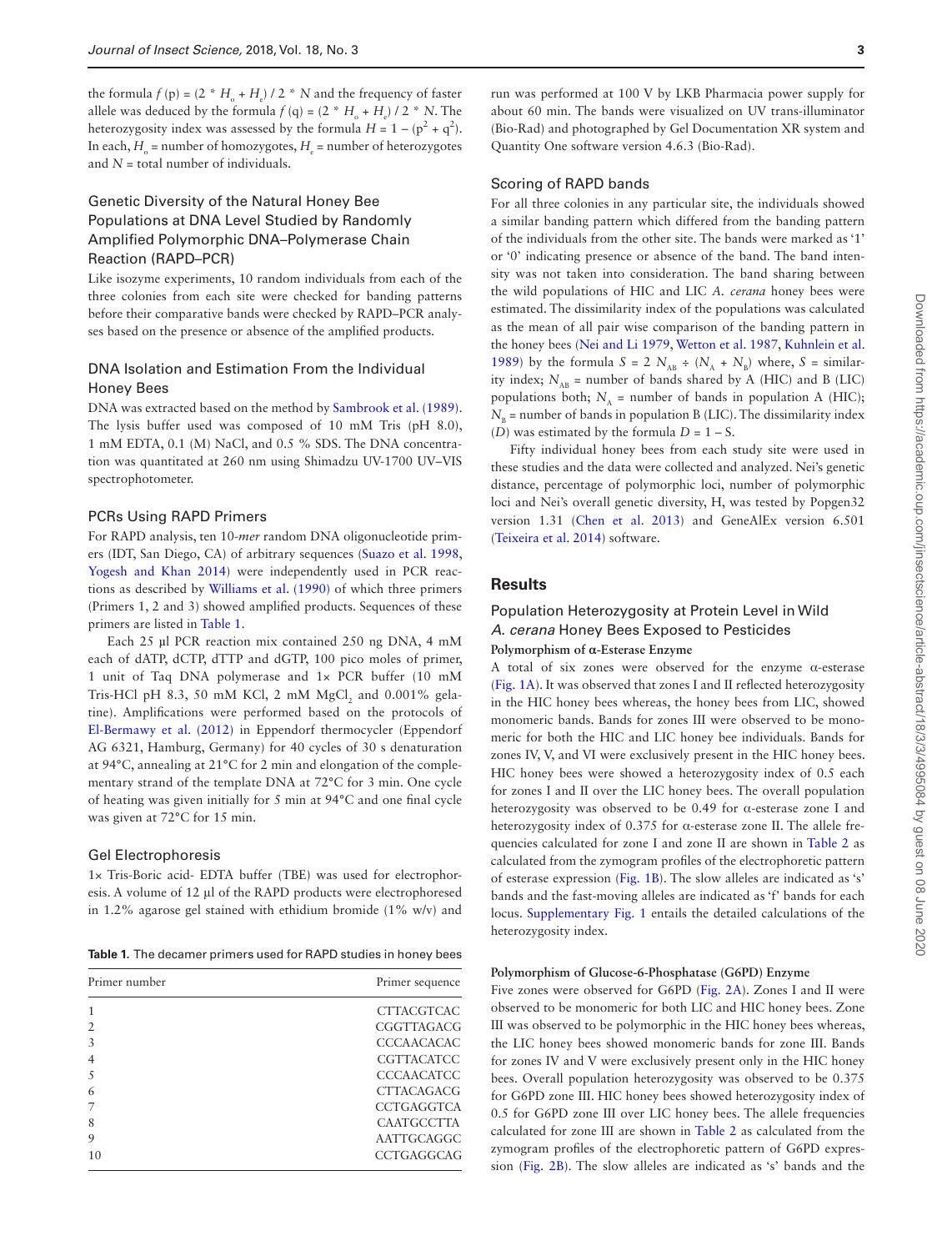

<span id="page-3-0"></span>**Fig. 1.** (A) Representative α-esterase electrophoretic pattern observed in the LIC and HIC honey bees; (B) Zymogram of the comparative  $\alpha$ -esterase isozyme profile. LIC: Low-intensity cropping site; HIC: High-intensity cropping site; s: slow-moving allele; f: fast-moving allele; I–VI: six observed zones; 1–6: honey bee individuals.

<span id="page-3-1"></span>**Table 2.** The allele frequencies and heterozygosity index (H) from polymorphic zones of the two isozymes within the wild native honey bee populations

| Isozyme            |                     | f(p)         |                  | f(q)         |                  | Н              |
|--------------------|---------------------|--------------|------------------|--------------|------------------|----------------|
| $\alpha$ -esterase | Zone I              | 0.58         | 0.3364           | 0.42         | 0.1764           | 0.49           |
| G6PD               | Zone II<br>Zone III | 0.25<br>0.25 | 0.0625<br>0.0625 | 0.75<br>0.75 | 0.5625<br>0.5625 | 0.375<br>0.375 |

fast-moving alleles are indicated as 'f' bands for each locus as has been done for α-esterase enzyme. The detailed calculations of the heterozygosity index have been incorporated in [Supp. Fig. 2.](http://academic.oup.com/jinsectscience/article-lookup/doi/10.1093/jisesa/iey042#supplementary-data)

# Genetic Diversity of Wild *A. cerana* Honey Bee Populations Exposed to Pesticides at DNA Level as Observed From the RAPD–PCR Studies

## **RAPD Results of Primer 1**

Fifteen bands were amplified by Primer 1. The HIC honey bees were observed to have 15 bands compared to nine bands in LIC honey bees. Six additional unique bands were observed to be present in the HIC honey bees compared to the LIC honey bees and the dissimilarity index was observed to be 0.33 among the two populations [\(Fig. 3\)](#page-4-0). Nei's genetic distance was observed to be 0.511. The percentage of polymorphic loci was calculated to be 40% and the number of polymorphic loci was 6. Nei's overall genetic diversity, H, was found to be 0.2.

## **RAPD Results of Primer 2**

It was observed that 31 amplified products were present in HIC honey bees for Primer 2 including 16 unique bands ([Fig. 4](#page-5-0)). The honey bees sampled from the LIC site were observed to have 14 bands of which



<span id="page-3-2"></span>**Fig. 2.** (A) Representative G6PD electrophoretic pattern observed in the LIC and HIC honey bees; (B) Zymogram of the comparative G6PD isozyme profile. LIC: Low-intensity cropping site; HIC: High-intensity cropping site; s: slow-moving allele; f: fast-moving allele; I–V: five observed zones; 1–3: honey bee individuals.

1 was unique and was absent in the HIC honey bees. The dissimilarity index was calculated to be 0.45. Number of polymorphic loci was observed to be 18 and the percentage of polymorphic loci was found to be 58.06%. Nei's genetic distance was calculated to be 0.869 and H, Nei's overall genetic diversity was found to be 0.29.

## **RAPD Results of Primer 3**

Similarly for primer 3, 14 bands were visualized in the HIC honey bees, of which 4 unique bands were absent in the LIC honey bees ([Fig. 5\)](#page-5-1). Only 10 bands were amplified in LIC honey bees. The dissimilarity index was observed to be 0.17. The number of polymorphic loci was observed to be 4 and 28.57 % of the loci was found to be polymorphic. Nei's genetic distance was observed to be 0.337 and H, Nei's overall genetic diversity was found to be 0.143.

## **Discussion**

The effects of pesticides on honey bees may range from physiological alterations to behavioral and anatomical changes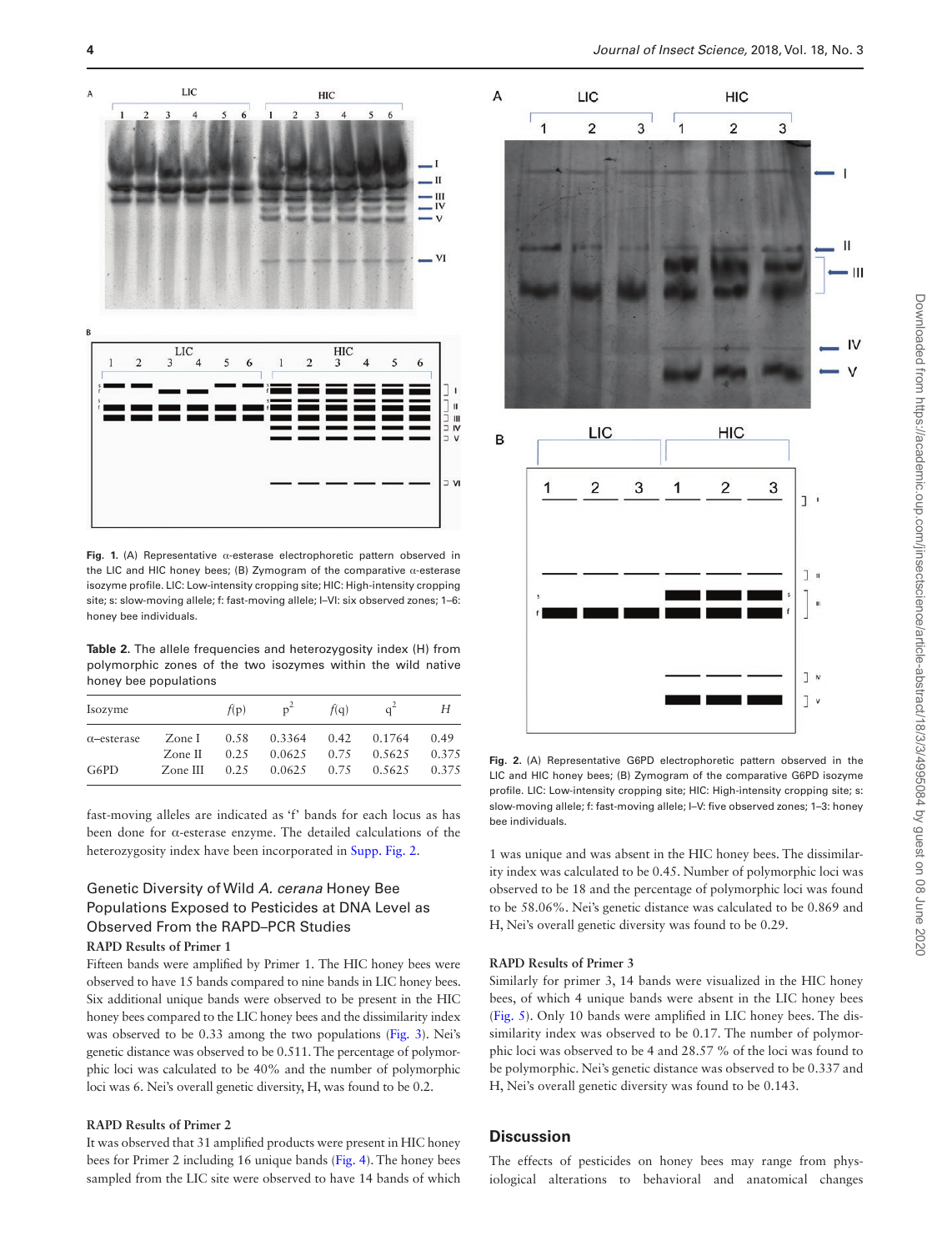

<span id="page-4-0"></span>**Fig. 3.** (A) RAPD–PCR results of the representative LIC and HIC honey bees for Primer 1 on agarose gel; (B) Schematic representation of the banding pattern highlighting the regions where changes were observed. LIC: Low-intensity cropping site; HIC: High-intensity cropping site; 1–4: honey bee individuals.

([Chakrabarti et al. 2015a,](#page-6-1)[b](#page-6-2)). The overall population heterozygosity is hence a determining factor to conclude the effects of such pesticide imposed stress. The analysis of genetic diversity and/ or relatedness between or within species, population and individuals is a prerequisite to obtain information on individual identity

([Ferguson 1980](#page-6-11)). The occupants living under various organic and inorganic stressors (e.g., pesticides) which are capable of altering its genetic system [\(Dix 1981\)](#page-6-7) may eventually perish due to natural selection processes as a subsequent failure to adjust or adapt themselves for survival under such stress of lethal or sublethal doses of toxicants [\(Mount and Stephen 1967\)](#page-7-24). An underlying natural selection process may occur, in which higher pesticide concentrations may select for individuals with greater ability to endure the deleterious effects of pesticide exposures, due to the heterozygosity of the alleles in question. Underlying this adaptive change of the participating organism is the differentiation of the molecular structure, reflected in the genetic diversity at the protein and DNA levels which drive the basic molecular mechanism of the organism ([Nevo et al.](#page-7-25) [1987\)](#page-7-25). In species with relatively short generation times (like honey bees) sudden shifts in allele frequencies may occur in populations ([Hoffmann and Willi 2008\)](#page-6-18). Changes in candidate loci responsible for adaptive responses and the DNA regions, which control their expressions, have been reported to be associated with environmental stressors such as pollution, global warming, etc. and these shifts may also occur in neutral genetic markers when there is a decline in such populations under stress [\(Hoffmann and Willi 2008\)](#page-6-18). Their genetic variability thus would provide useful information on identity, relatedness and variations within populations under stress ([Schierwater](#page-7-26) [et al. 1995,](#page-7-26) [El-Bermawy et al. 2012\)](#page-6-15).

Esterases have varied functions in insects which include proteolysis, hormone and xenobiotic metabolism ([Aldridge 1993](#page-6-19)). A greater capacity to detoxify insecticides, due to an increase in the expression or activity of three major enzyme families, also known as metabolic resistance, is one major resistance mechanisms in insects ([Montella](#page-7-27) [et al. 2012\)](#page-7-27). Studies of insecticide resistance have signified the importance of esterases with respect to metabolism of xenobiotics in numerous insect species [\(Scharf et al. 1997](#page-7-28)). The additional presence of three zones in HIC honey bees with respect to α-esterase polymorphism may indicate activation of these alleles under stress conditions in the HIC honey bees. Also, the HIC honey bees exhibited a higher number of polymorphic bands compared to the LIC honey bees, further reinforcing the previous results.

Monooxygenases detoxified insecticides and increased G6PD, in turn, activates more monooxygenases in the body [\(Hemingway et al.](#page-6-20) [1998,](#page-6-20) [Ganesh et al. 2003\)](#page-6-21)—thus playing an important role in detoxification of insecticides. Hence, the presence of two additional G6PD zones in HIC honey bees may similarly indicate activation of these alleles under pesticide stress. The HIC honey bees also exhibited polymorphic bands in zone III compared to the presence of monomeric bands observed in zone III in the LIC honey bees.

RAPD technique, on the other hand, is a simpler and efficient technique for generating DNA polymorphism, using PCR amplification of the genomic DNA isolated from the tissues of living organism [\(Mullis](#page-7-29) [et al. 1986,](#page-7-29) [Welsh and McClelland 1990](#page-7-30), [Williams et al. 1990](#page-7-19)). This being a simple PCR-based technique can be used along with isozymes studies to discern the genetic diversity in natural populations of honey bees using single oligonucleotide primers of arbitrary sequences.

In the RAPD experiments, the HIC honey bees exhibited a more diverse banding pattern which was also reflected in the dissimilarity index values and the percentage of polymorphic loci for the HIC honey bees. Multiple bands fragments are produced through RAPD that are generated from different regions of the genome and hence multiple loci may be examined very quickly [\(Edwards 1998](#page-6-22)). The present study clearly showed a higher number of polymorphic bands in field populations of honey bees exposed to pesticides for all three primers. The band intensity was not taken into consideration because this may occur due to copy number differences [\(Lowe et al. 2004\)](#page-7-31).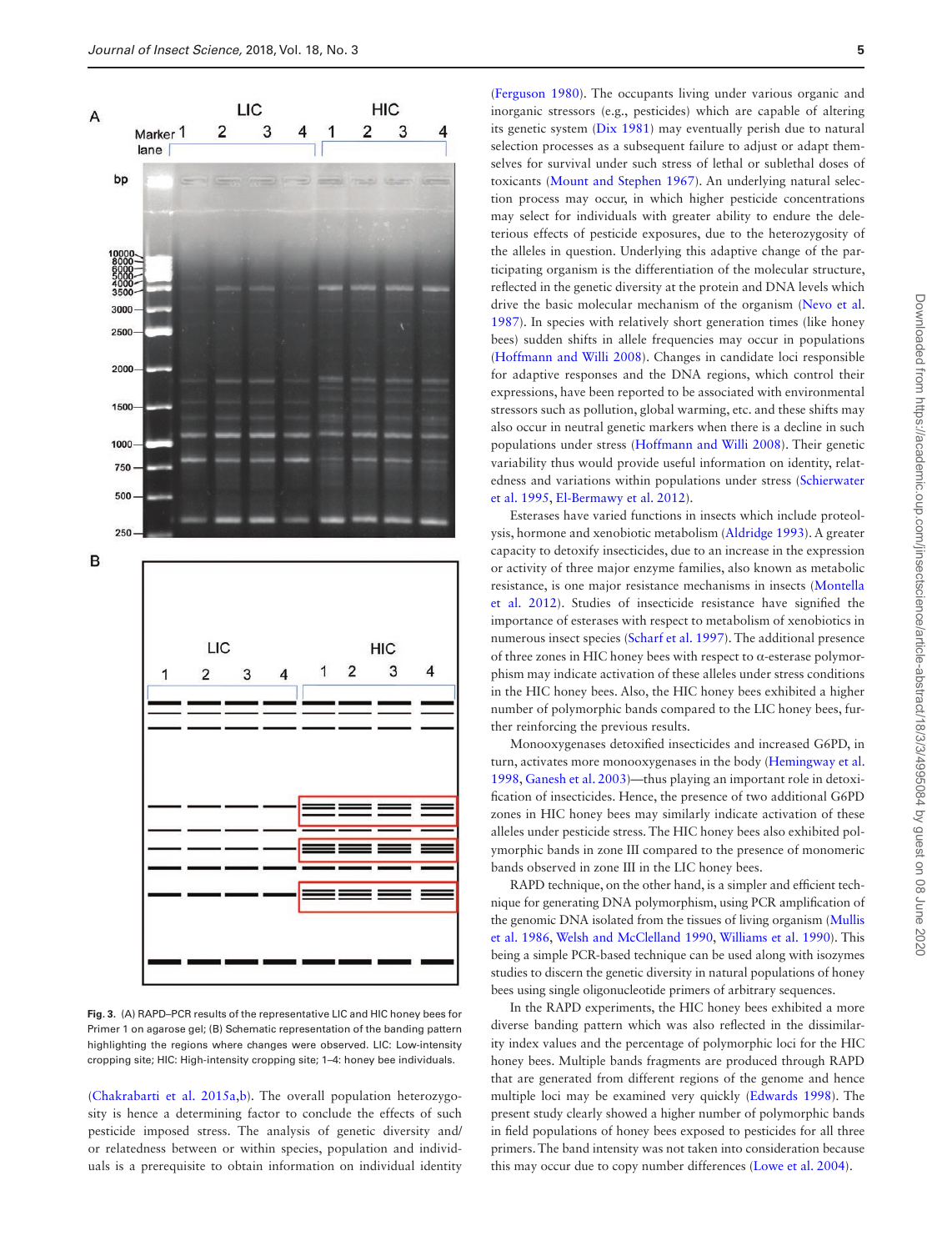

Fig. 4. (A) RAPD–PCR results of the representative LIC and HIC honey bees for Primer 2 on agarose gel; (B) Schematic representation of the banding pattern highlighting the regions where changes were observed. LIC: Low-intensity cropping site; HIC: High-intensity cropping site; 1-4: honey bee individuals.

<span id="page-5-0"></span>

**Fig. 5.** (A) RAPD–PCR results of the representative LIC and HIC honey bees for Primer 3 on agarose gel; (B) Schematic representation of the banding pattern highlighting the regions where changes were observed. LIC: Low-intensity cropping site; HIC: High-intensity cropping site; 1-4: honey bee individuals.

Increased genetic diversity of the foragers within a honey bee colony may result in higher colony productivity and survival due to significant adaptive changes [\(Tarpy et al. 2013](#page-7-32)). It has also been reported that increased overall genetic diversity of honey bees will lead to healthier and hardier bees that can better fight off parasites, pathogens, and pests [\(Cobey et al. 2012\)](#page-6-23). Thus the natural populations of honey bees, exhibiting a higher genetic diversity, may indicate underlying natural selection processes under such serious anthropogenically induced environmental threats.

<span id="page-5-1"></span>This study reports for the first time any evidence for genetic heterozygosity in natural populations of native Indian honey bees exposed to pesticides. Previous studies have reported the stress imposed on these populations due to sublethal exposure to pesticides ([Chakrabarti et al. 2015a](#page-6-1)[,b\)](#page-6-2) and this study may additionally indicate underlying adaptive processes under such stress. However, further studies are required to look into this aspect in the future. The study thus suggests a higher polymorphism in the pesticide-exposed wild populations of *A. cerana* honey bees with respect to isozymes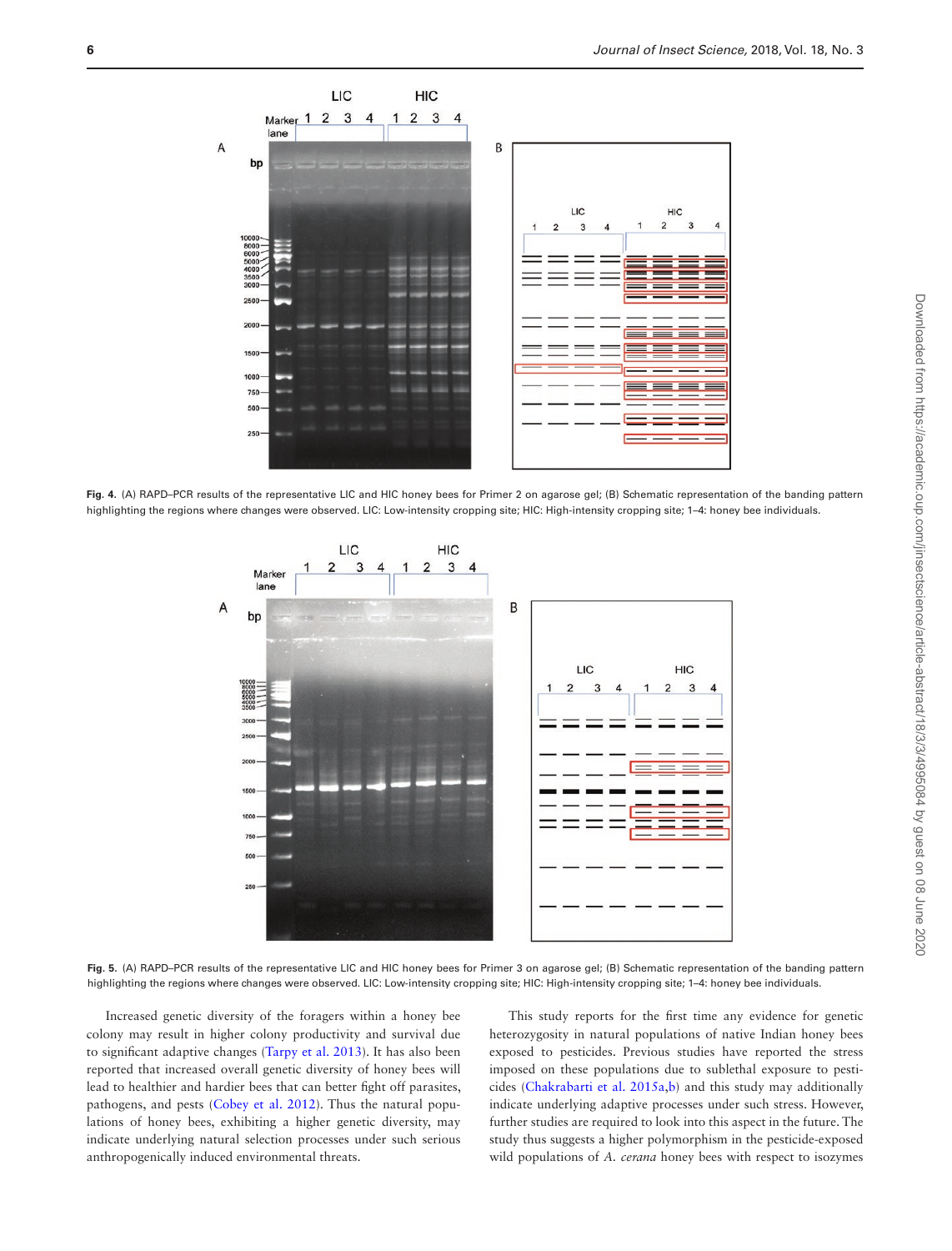and DNA polymorphism analyses. This is indicative of a possible adaptive mechanism in a pesticide-laden environment and would justify the persistence of honey bee colonies in such an environment. However, it must be mentioned that beyond a threshold limit, the population would inevitably succumb to the pesticide stress and an absolute loss, i.e., crash in the colony is unavoidable.

It may be argued that the colonies might show similar patterns if they are genetically related. Although it cannot be totally ruled out, the probability of genetic mixing between colonies can be assumed to very little since the sampling locations (each node) were at least 2 km apart. This is well beyond the swarming range of *A. cerana* reproductives, which is usually less than 1 km ([Koetz 2013\)](#page-7-33).

Increased agricultural intensification, especially in the developing countries, has resulted in a surge of pesticide use ([Schreinemachers](#page-7-34) [and Tipraqsa 2012\)](#page-7-34). An immediate estimation is required of the native honey bee responses to such elevated pesticide exposures and would be significant to assess such effects on the nontarget beneficial pollinators. It is in this context that the present study holds added importance. The challenge lies in formulating strict pesticide regulations to monitor the indiscriminate use of pesticides in agricultural fields. Loss of beneficial pollinators including the honey bees will have serious adverse impacts not only on the environment but also on the agricultural productivity ([Kremen et al. 2002](#page-7-35)), thereby seriously affecting the global livelihoods of small and marginal farming communities.

This study observes that honey bees in the HIC area exhibit polymorphism with respect to the alleles in question. Since we do not have data to show that the honey bees in the HIC area began (at some time before the high intensity of cropping) as homozygous populations, and then progressed to heterozygous populations, we cannot definitively infer that exposure to pesticides causes genetic diversification of these genes. However, we may suggest that this process is occurring, as higher concentrations of pesticides would act as a selection force creating for better stress tolerant heterozygotes. Further investigations are warranted, in which two genetically similar populations are separated and placed in two different pesticide intensity sites, with one being exposed to HIC conditions and one group exposed to LIC conditions, and in which the changes in genetic diversity from the beginning of exposure period to the end of the exposure period are studied. In addition, further studies are also required over multiple high- and low-intensity sites in other geographical regions of the country.

## **Supplementary Data**

Supplementary Data are available at *Journal of Insect Science* online.

## **Acknowledgments**

The study was supported by an INSPIRE fellowship from the Department of Science & Technology, Government of India to P.C. (DST/INSPIRE Fellowship/2011/166 B); the Department for Environment, Food and Rural Affairs (DEFRA), Government of UK Darwin Initiative grant (1662) to P.B. and a research grant (37(1616)/13/EMR-II dated 07 October 2013) to P.B. and S.S. from the Council of Scientific and Industrial Research (CSIR), Government of India.

# **References Cited**

- <span id="page-6-19"></span>**Aldridge, W. N. 1993**. The esterases: perspectives and problems. Chem. Biol. Interact. 87: 5–13.
- <span id="page-6-16"></span>**Brewer, G. J., and C. F. Sing. 1970**. An introduction to isozyme techniques. Academic Press, New York, NY.
- <span id="page-6-2"></span>**Chakrabarti, P., S. Rana, S. Sarkar, B. Smith, and P. Basu. 2015a**. Pesticide induced oxidative stress in laboratory and field populations of native honey bees along intensive agricultural landscapes in two Eastern Indian states. Apidologie. 46: 107–129.
- <span id="page-6-1"></span>**Chakrabarti, P., S. Rana, S. Bandopadhyay, D. G. Naik, S. Sarkar, and P. Basu**. **2015b**. Field populations of native Indian honey bees from pesticide intensive agricultural landscape show signs of impaired olfaction. Sci. Rep. 5: 12504.
- <span id="page-6-5"></span>**Chauzat, M. P., J. P. Faucon, A. C. Martel, J. Lachaize, N. Cougoule, and M. Aubert**. **2006**. A survey of pesticide residues in pollen loads collected by honey bees in France. J. Econ. Entomol. 99: 253–262.
- <span id="page-6-17"></span>**Chen, F., J. Shi, Y. Q. Luo, S. Y. Sun, and M. Pu**. **2013**. Genetic characterization of the gypsy moth from China (Lepidoptera, Lymantriidae) using inter simple sequence repeats markers. PLoS One. 8: e73017.
- <span id="page-6-6"></span>**Claudianos, C., H. Ranson, R. M. Johnson, S. Biswas, M. A. Schuler, M. R. Berenbaum, R. Feyereisen, and J. G. Oakeshott**. **2006**. A deficit of detoxification enzymes: pesticide sensitivity and environmental response in the honeybee. Insect Mol. Biol. 15: 615–636.
- <span id="page-6-23"></span>**Cobey, S., W. S. Sheppard, and D. Tarpy. 2012**. Status of breeding practices and genetic diversity in domestic U.S. honey bees, pp. 25–36. *In* D. Sammataro and J. Yoder (eds.), Honey bee colony health: challenges and sustainable solutions (contemporary topics in entomology), CRC Press, Boca Raton, FL.
- <span id="page-6-4"></span>**Colin, M. E., J. M. Bonmatin, I. Moineau, C. Gaimon, S. Brun, and J. P. Vermandere**. **2004**. A method to quantify and analyze the foraging activity of honey bees: relevance to the sublethal effects induced by systemic insecticides. Arch. Environ. Contam. Toxicol. 47: 387–395.
- <span id="page-6-12"></span>**Del Lama, M. A., R. A. Figueiredo, A. E. E. Soares, and S. N. Del Lama. 1988**. Hexokinase polymorphism in *Apis mellifera* and its use for Africanized honey bee identification. Braz. J. Genet. 11:287–297.
- <span id="page-6-3"></span>**Desneux, N., A. Decourtye, and J. M. Delpuech**. **2007**. The sublethal effects of pesticides on beneficial arthropods. Annu. Rev. Entomol. 52: 81–106.
- <span id="page-6-7"></span>**Dix, H. M. 1981**. Environmental pollution. John Wiley, Chichester, NH. pp. 121–124.
- <span id="page-6-22"></span>**Edwards, K. J. 1998**. Randomly amplified polymorphic DNAs (RAPDs), pp. 171–175. *In* A. Karp, P. G. Isaac and D. S. Ingram (eds.), Molecular tools for screening biodiversity. Chapman and Hall, Cambridge, MA.
- <span id="page-6-15"></span>**El-Bermawy, S. M., K. S. Ahmed, H. Z. Al-Gohary, and A. M. Bayomy. 2012**. Biochemical and molecular characterization for three subspecies of honey bee worker, *Apis mellifera* L. (Hymenoptera: Apidae) in Egypt. Egypt. Acad. J. Biolog. Sci. 5:103–115.
- <span id="page-6-11"></span>**Ferguson, A. 1980**. Biochemical systematic and evolution. Blackie, London, United Kingdom.
- <span id="page-6-8"></span>**Forche, A., D. Abbey, T. Pisithkul, M. A. Weinzierl, T. Ringstrom, D. Bruck, K. Petersen, and J. Berman. 2011**. Stress alters rates and types of loss of heterozygosity in *Candida albicans*. mBio. 2: e00129-11.
- <span id="page-6-21"></span>**Ganesh, K. N., J. Urmila, and V. A. Vijayan**. **2003**. Pyrethroid susceptibility & enzyme activity in two malaria vectors, *Anopheles stephensi* (Liston) &. *A. culicifacies* (Giles) from Mysore, India. Indian J. Med. Res. 117: 30–38.
- <span id="page-6-13"></span>**Hamrick, J. L. 1989**. Isozyme and the analysis of genetic structure in plant population, pp. 87–105. *In* D. E. Soltis and P. S. Soltis (eds.), Isozymes in plant biology. Dioscorides Press, Portland, OR.
- <span id="page-6-20"></span>**Hemingway, J., N. Hawkes, L. Prapanthadara, K. G. Jayawardenal, and H. Ranson**. **1998**. The role of gene splicing, gene amplification and regulation in mosquito insecticide resistance. Philos. Trans. R. Soc. Lond. B. Biol. Sci. 353: 1695–1699.
- <span id="page-6-0"></span>**Henry, M., M. Béguin, F. Requier, O. Rollin, J. F. Odoux, P. Aupinel, J. Aptel, S. Tchamitchian, and A. Decourtye**. **2012**. A common pesticide decreases foraging success and survival in honey bees. Science. 336: 348–350.
- <span id="page-6-9"></span>**Hochmuth, J. D., and K. A. De Schamphelaere. 2014**. The effect of temperature on the sensitivity of *Daphnia magna* to cyanobacteria is genus dependent. Environ. Toxicol. Chem. 33: 2333–2343.
- <span id="page-6-10"></span>**Hoffmann, A. A., and M. J. Hercus. 2000**. Environmental stress as an evolutionary force. BioScience. 50: 217–226.
- <span id="page-6-18"></span>**Hoffmann, A. A., and Y. Willi. 2008**. Detecting genetic responses to environmental change. Nat. Rev. Genet. 9: 421–432.
- <span id="page-6-14"></span>**Hunt, G. J., and R. E. Page, Jr**. **1992**. Patterns of inheritance with RAPD molecular markers reveal novel types of polymorphism in the honey bee. Theor. Appl. Genet. 85: 15–20.